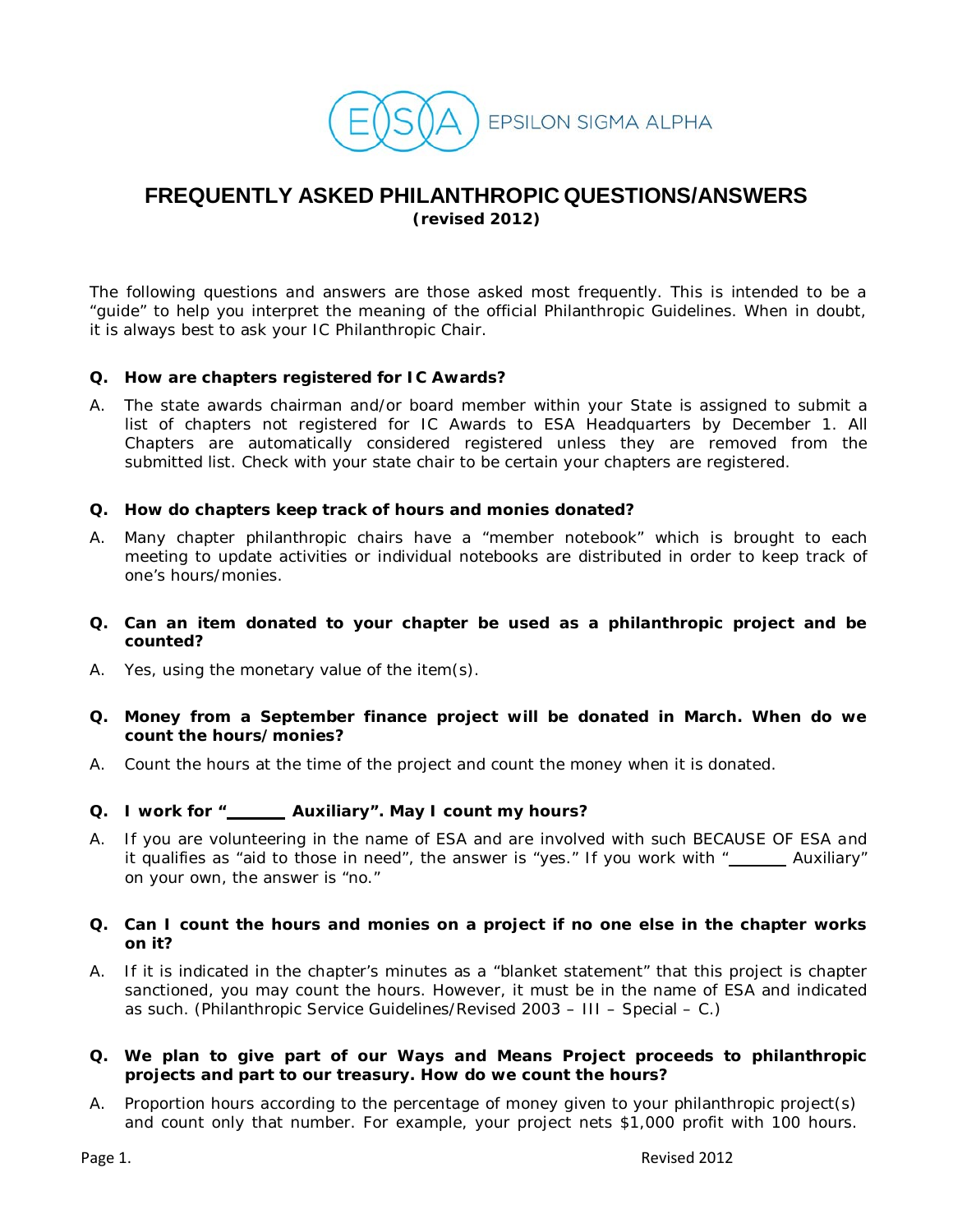Your chapter uses \$250 for the budget and donates \$750 to philanthropic. The philanthropic hours report would be 75.

## **Q. Can a Member-At-Large (MAL) who works on a project count their hours and monies to help the state funds?**

- A. Yes! Any hours/monies that are donated to the State for a project that an MAL has worked on CAN be counted.
- **Q. Can I count the hours I spend on a chapter project even though I am the chair of the project?**
- A. Yes! All hours spent on a philanthropic project by ALL MEMBERS may be counted, however, the ADMINISTRATIVE hours of your elected/appointed office may not be counted.
- **Q. Does a Chapter need eight (8) or more members to qualify for awards or does it matter how many are in the chapter?**
- A. The minimum number of eight (8) is not longer used for awards based on percentage of members.
- **Q. Are collegiate chapter members considered part of the state count or do they participate in the awards as a separate chapter?**
- A. Collegiate chapters are part of your state's totals unless the state chair requested they not be registered for IC awards as discussed in a previous question. If they are registered and participate in a philanthropic project, count the hours and money as part of the state total.
- **Q. If the collegiate chapter chooses the Girl Scout troop in their community to assist with their ESA sponsored project/events, can those hours be counted?**
- A. The time spent on the ESA project with the Girl Scouts would be permitted to be applied to the ESA philanthropic service and if the sponsored project/event was being held to benefit the troop, the monies donated to them would also be permitted to be applied.

# **Q. Are Foundation Annual Dues counted as philanthropic/service monies?**

A. Yes! ESA Foundation dues and monies contributed can be counted.

#### **Q. What is the philanthropic year?**

- A. Philanthropic year: June 1 May 31 is the Reporting Period. These dates are for the IC Philanthropic reporting and competing in awards presented at IC Convention. This may differ from your state ESA year which may be from convention to convention. (IC Philanthropic-Service Guidelines/Revised 2003 – III. Special E.)
- **Q. If a chapter hosting state convention donates a percentage of convention profits to the state philanthropic project, can that chapter also report the same percentage of their hours spent on planning and preparing for convention on the philanthropic report?**
- A. The ESA meeting/convention is NOT planned as a philanthropic project nor as a chapter fundraiser. The hours or percentage of hours worked or in planning CANNOT be counted toward philanthropic hours even if the profit is donated to the state philanthropic project. Only the documented funds may be counted as philanthropic monies by the chapter IF this is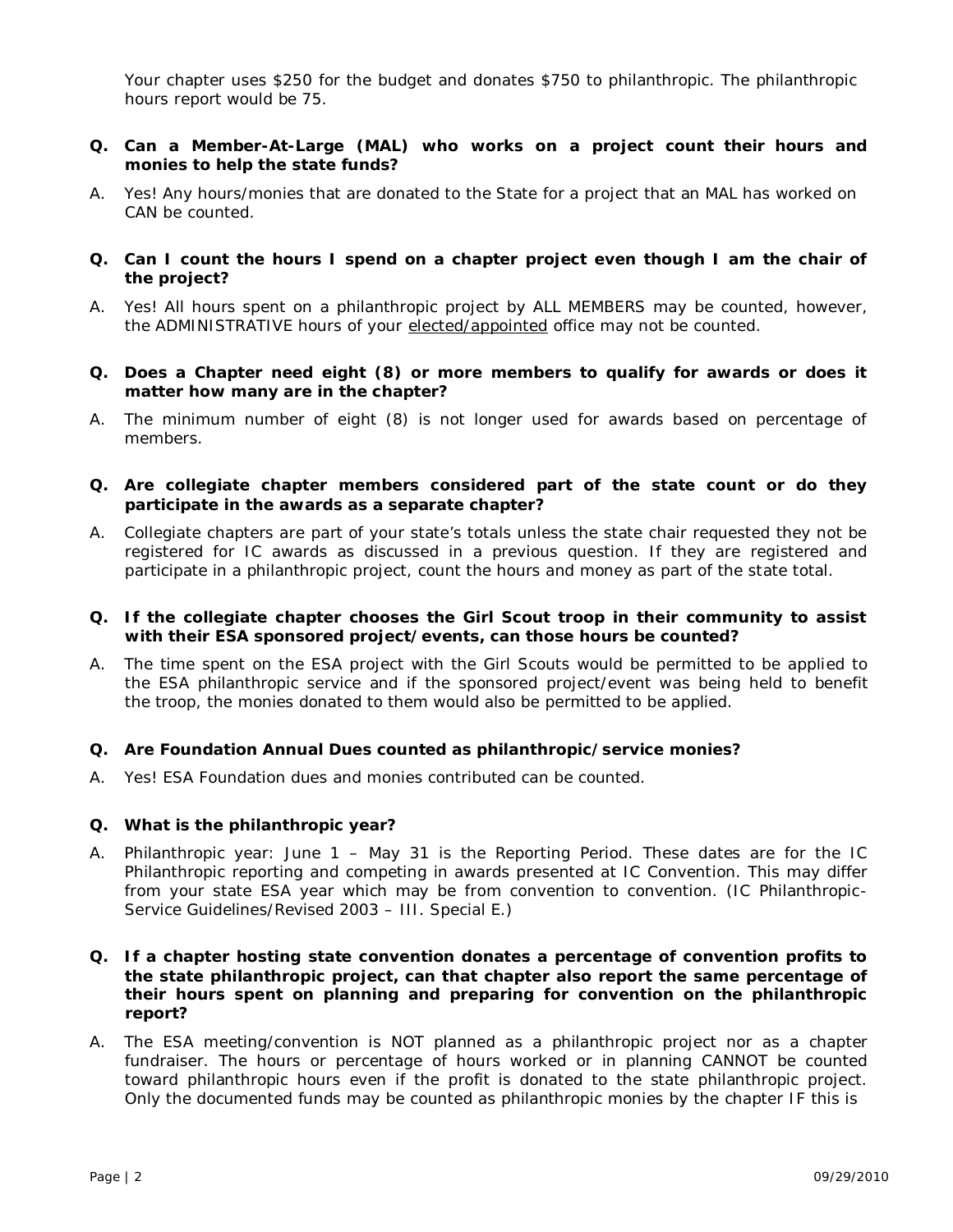PRE-DOCUMENTED in your chapter minutes and approved by the state. This response is true even if the chapter co-hosted convention with the ESA Foundation.

## **Q. Our chapter wishes to make a philanthropic donation through the ESA Foundation Turn-Around Funds. How does one accomplish this?**

A. Your chapter should make checks payable to "ESA Foundation." A form describing the correct instructions is available from your ESA Foundation Counselor or the ESA Foundation, 363 West Drake Road, Fort Collins, CO 80526, phone: 970-223-2824, or can be found on www.epsilonsigmaalpha.org under the Foundation.

#### **Q. The mileage rate changes periodically. How does one govern the rate increase?**

A. The mileage rate changes accordingly to the IRS rates. Most states go with what the IRS rate is at the beginning of their year to make it fair to all members and less confusing to the State Philanthropic Chair.

## **Q. May travel time to/from a philanthropic project be counted?**

A. Yes! Each member may count travel time even when riding with another member; however, *only the driver* may count the cents per mile (current IRS rate) for monies. You may not count travel time to/from a scheduled chapter meeting even though philanthropic work is performed at this meeting. Additionally, NO air travel time or funds paid to the airlines may be counted by an elected/appointed IC or Foundation officer as these are administrative positions and NO FUNDS are actually donated to or used for philanthropic projects.

#### **Q. How do we report aid to a chapter ESA member?**

A. Monies donated by the chapter are reported as chapter donations; hours spent by members helping the member or private funds are listed by the individuals for a total chapter accounting, e.g., a member is seriously ill and needs assistance, the hours spent by another member assisting them are counted and any monies donated by either the chapter or an individual member are counted. If your chapter furnishes food for the funeral of a member or her immediate family, members may count the hours spent purchasing and making the food and any monies donated to assist with expenses of the member. (IC Philanthropic-Service Guidelines/Revised 2003 – III – Special B.)

## **Q. Can hours spent by a chapter taking a Red Cross First Aid course be counted as philanthropic hours?**

- A. No. You are not aiding those in need even though you derive benefits from the course and may later use it to benefit the disabled or those in need. If your chapter organizes and sponsors a First Aid class and advertises it as "ESA Sponsored", then your members may count hours spent in planning and organizing the class, but not time in the class.
- **Q. Our chapter of five organized a Roller Derby last summer to benefit one of our IC philanthropic projects. In the fall, with several members moving out of town, the three remaining members decided to disband our chapter and join another chapter in our city. How do we count the hours spent and monies earned on our Roller Derby?**
- A. A "Final Chapter" report should be sent to your state philanthropic chair listing the hours and monies donated by the five members. This will give an accurate accounting of the state's philanthropic hours and donated monies for the current year. The members joining another chapter need to begin a new count of the hours and philanthropic donations they are now